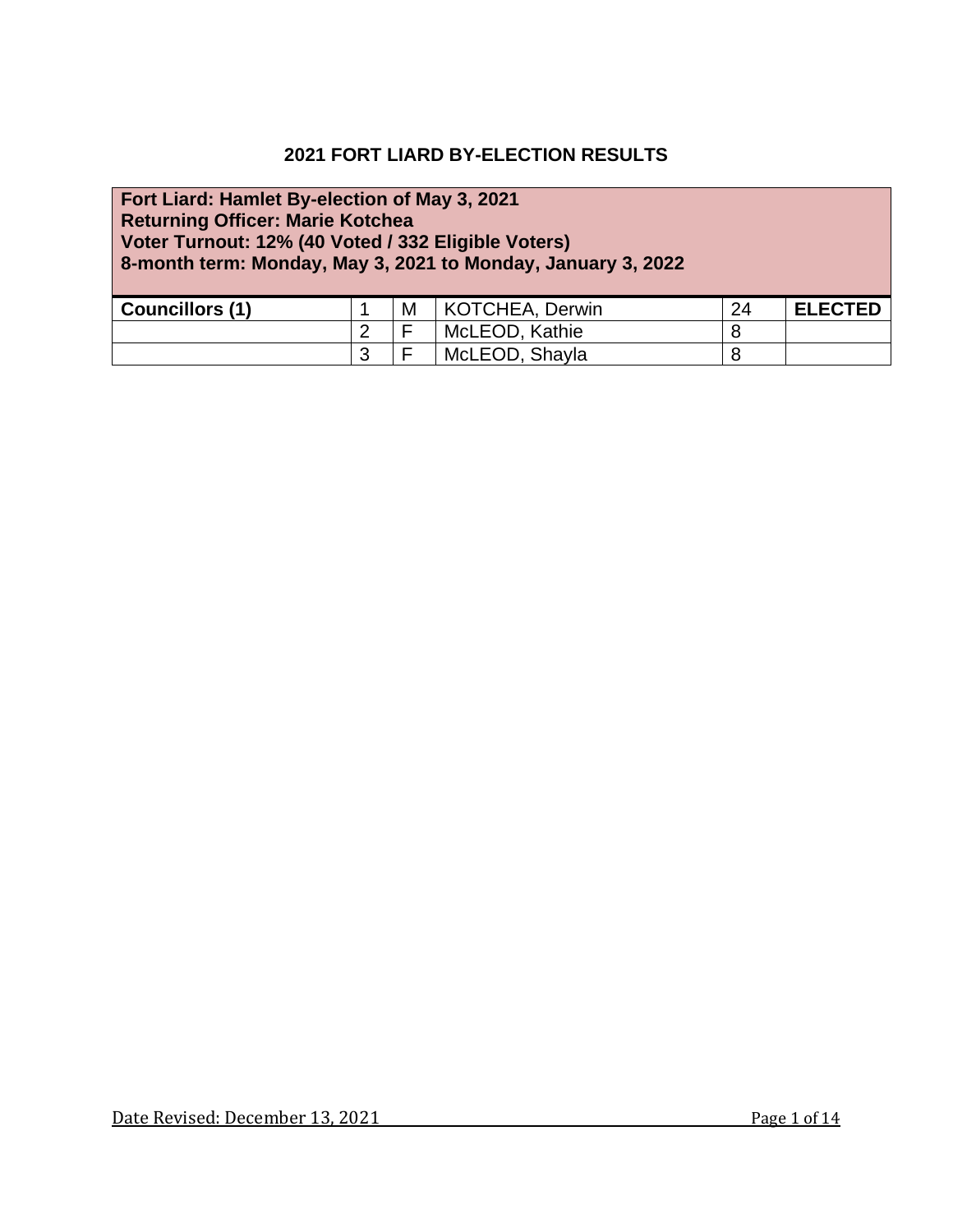#### **2021 TLICHO COMMUNITY GOVERNMENTS ELECTION RESULTS**

**[Behchokö:](http://www.maca.gov.nt.ca/?cmtylist=behchoko) Community Government Election of June 14, 2021 Returning Officer: Curtis Coleman Deputy Returning Officer: Graeme Drew Deputy Returning Officer: Treeva Richardson Chief Voter Turnout: 72% (971 Voted / 1351 Eligible Voters) Councillors Voter Turnout: 72% (991 Voted / 1371 Eligible Voters) 4-year term: Tuesday, June 22, 2021 to Tuesday, June 17, 2025**

| Chief (1)               | $\mathbf{1}$            | M                       | DANIELS, Clifford               | 277 | <b>ELECTED</b> |
|-------------------------|-------------------------|-------------------------|---------------------------------|-----|----------------|
|                         | $\overline{2}$          | M                       | LAFFERTY, Leon                  | 255 |                |
|                         | $\overline{3}$          | $\overline{\mathsf{F}}$ | MANTLA, Rosa H                  | 196 |                |
|                         | $\overline{\mathbf{4}}$ | M                       | MANTLA, Cody S                  | 187 |                |
|                         | 5                       | M                       | ZOE, Christopher                | 38  |                |
|                         |                         |                         |                                 |     |                |
| <b>Councillors (10)</b> | $\mathbf{1}$            | F                       | STEINWAND, Tammy                | 398 | <b>ELECTED</b> |
|                         | $\overline{2}$          | $\overline{F}$          | <b>EKENDIA, Skye</b>            | 336 | <b>ELECTED</b> |
|                         | $\overline{3}$          | M                       | RABESCA, Tony                   | 300 | <b>ELECTED</b> |
|                         | $\overline{4}$          | $\overline{F}$          | HUSKEY, Mabel                   | 293 | <b>ELECTED</b> |
|                         | 5                       | M                       | RABESCA, Jimmy                  | 288 | <b>ELECTED</b> |
|                         | $\overline{6}$          | $\overline{\mathsf{F}}$ | WEYALLON, Jane                  | 286 | <b>ELECTED</b> |
|                         | $\overline{7}$          | $\overline{\mathsf{F}}$ | MACKENZIE, Mary Adele           | 272 | <b>ELECTED</b> |
|                         | 8                       | $\overline{\mathsf{F}}$ | LAFFERTY, Regina                | 252 | <b>ELECTED</b> |
|                         | $\overline{9}$          | $\overline{F}$          | WEDZIN, Nora                    | 248 | <b>ELECTED</b> |
|                         | 10                      | $\overline{F}$          | GON, Jacqueline                 | 244 | <b>ELECTED</b> |
|                         | 11                      | $\overline{\mathsf{F}}$ | WHANE, Gail                     | 239 |                |
|                         | 12                      | M                       | <b>BISHOP, Noel</b>             | 238 |                |
|                         | 13                      | M                       | LAFFERTY, Steven                | 234 |                |
|                         | 14                      | M                       | ZOE-CHOCOLATE, David            | 232 |                |
|                         | 15                      | $\overline{\mathsf{F}}$ | LAFFERTY-ZOE, Doreen            | 227 |                |
|                         | 16                      | M                       | <b>MANTLA, Rusty</b>            | 212 |                |
|                         | 17                      | $\overline{F}$          | <b>BLACK, Margaret Marjorie</b> | 211 |                |
|                         | 18                      | $\overline{\mathsf{F}}$ | <b>MARION, Giselle</b>          | 204 |                |
|                         | 19                      | $\overline{\mathsf{F}}$ | CAMSELL-BLONDIN, Violet         | 202 |                |
|                         | 20                      | $\overline{\mathsf{F}}$ | ZOE, Jocelyn                    | 202 |                |
|                         | $\overline{21}$         | $\overline{\mathsf{F}}$ | DOIG, Nora                      | 193 |                |
|                         | 22                      | M                       | <b>KNAPTON-PAIN, Terrell</b>    | 175 |                |
|                         | $\overline{23}$         | $\overline{\mathsf{F}}$ | KOYINA, Harriet                 | 175 |                |
|                         | 24                      | $\overline{F}$          | <b>BEAULIEU, Tracy</b>          | 170 |                |
|                         | 25                      | $\overline{\mathsf{F}}$ | <b>MARTIN, Ernestine</b>        | 135 |                |
|                         | 26                      | M                       | NITSIZA, Norman                 | 113 |                |

Date Revised: December 13, 2021 Page 2 of 14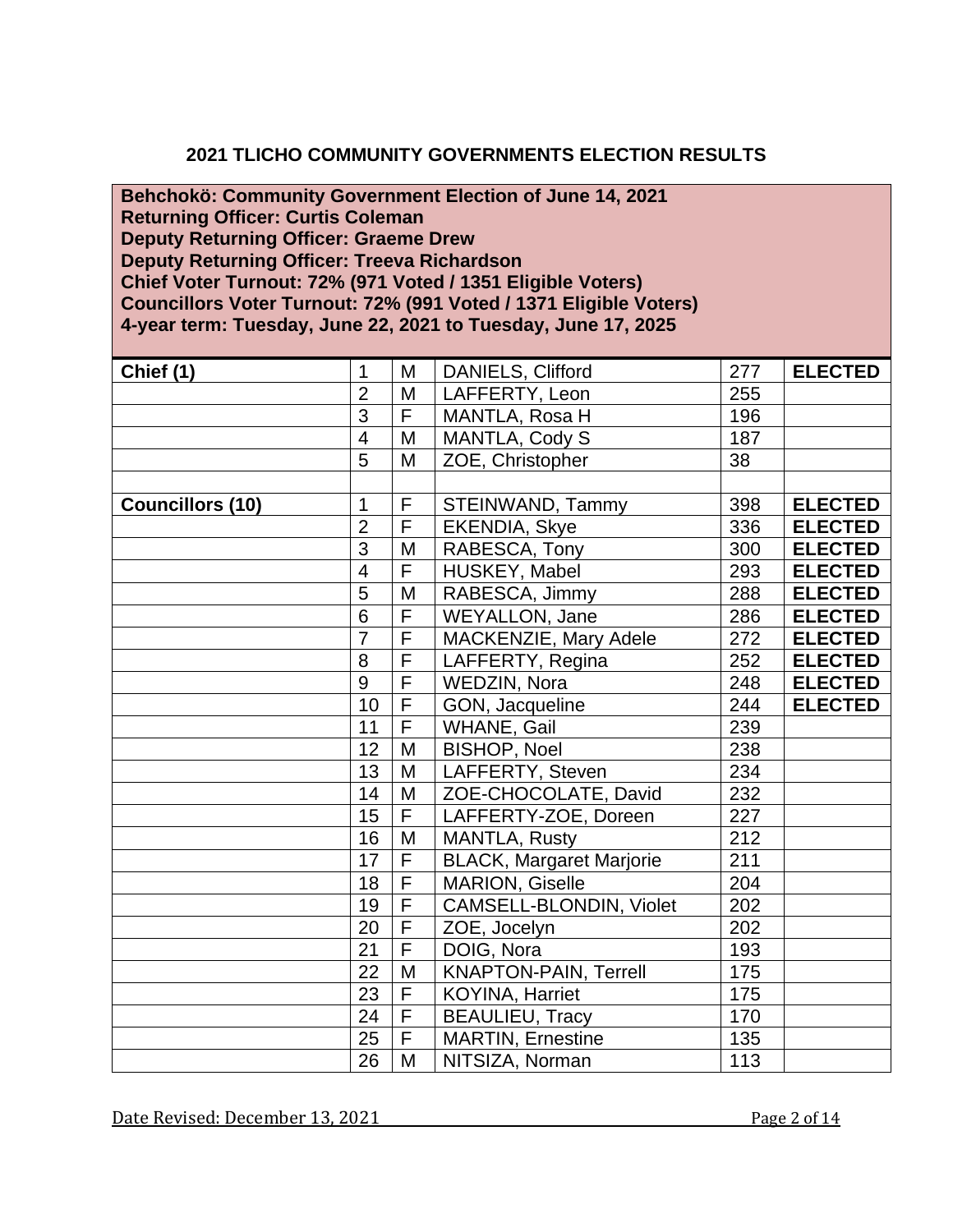|                                                                                                          | 27                       | M | <b>BOUVIER, Jonas</b>                                            | 111             |                |  |  |  |  |
|----------------------------------------------------------------------------------------------------------|--------------------------|---|------------------------------------------------------------------|-----------------|----------------|--|--|--|--|
|                                                                                                          | 28                       | M | GON, Joseph (Joe)                                                | 107             |                |  |  |  |  |
|                                                                                                          | 29                       | M | DOCTOR, Dominic                                                  | 106             |                |  |  |  |  |
|                                                                                                          | 30                       | F | WEDZIN, Martina (Bertha)                                         | 91              |                |  |  |  |  |
|                                                                                                          |                          |   |                                                                  |                 |                |  |  |  |  |
| <b>Gameti: Community Government Election of June 14, 2021</b><br><b>Returning Officer: Pamela Quitte</b> |                          |   |                                                                  |                 |                |  |  |  |  |
| <b>Deputy Returning Officer: Memory Murefu</b>                                                           |                          |   |                                                                  |                 |                |  |  |  |  |
| Chief Voter Turnout: 90% (152 Voted / 168 Eligible Voters)                                               |                          |   |                                                                  |                 |                |  |  |  |  |
|                                                                                                          |                          |   | Councillors Voter Turnout: 88% (161 Voted / 183 Eligible Voters) |                 |                |  |  |  |  |
|                                                                                                          |                          |   | 4-year term: Tuesday, June 22, 2021 to Tuesday, June 17, 2025    |                 |                |  |  |  |  |
| By-election Tie-breaker: Monday, June 28, 2021*                                                          |                          |   |                                                                  |                 |                |  |  |  |  |
|                                                                                                          |                          |   |                                                                  |                 |                |  |  |  |  |
| Chief (1)                                                                                                | 1                        | F | ARROWMAKER, Doreen Ann                                           | 79              | <b>ELECTED</b> |  |  |  |  |
|                                                                                                          | $\overline{2}$           | M | <b>ARROWMAKER, Frank</b>                                         | 72              |                |  |  |  |  |
|                                                                                                          |                          |   |                                                                  |                 |                |  |  |  |  |
| <b>Councillors (6)</b>                                                                                   | 1                        | M | APPLES, Peter John                                               | 95              | <b>ELECTED</b> |  |  |  |  |
|                                                                                                          | $\overline{2}$           | F | GON, Gloria Jean                                                 | 88              | <b>ELECTED</b> |  |  |  |  |
|                                                                                                          | $\overline{3}$           | F | <b>BEKALE, Priscilla</b>                                         | 85              | <b>ELECTED</b> |  |  |  |  |
|                                                                                                          | $\overline{\mathcal{A}}$ | M | <b>WETRADE, Archie</b>                                           | 84              | <b>ELECTED</b> |  |  |  |  |
|                                                                                                          | $\overline{5}$           | M | ZOE, Gary                                                        | 83              | <b>ELECTED</b> |  |  |  |  |
|                                                                                                          | 6                        | M | GON, Charlie                                                     | 78              | $*$ TIE        |  |  |  |  |
|                                                                                                          | $\overline{7}$           | F | MANTLA, Irene                                                    | 78              | $*TIE$         |  |  |  |  |
|                                                                                                          | 8                        | M | <b>EYAKFWO, Germaine</b>                                         | $\overline{74}$ |                |  |  |  |  |
|                                                                                                          | 9                        | M | GON, Henry Andre                                                 | 72              |                |  |  |  |  |
|                                                                                                          | 10                       | M | ARROWMAKER, Jimmy                                                | 70              |                |  |  |  |  |
|                                                                                                          | 11                       | F | <b>WETRADE, Marie Adele</b>                                      | 67              |                |  |  |  |  |
|                                                                                                          | 12                       | M | <b>WETRADE, Charlie</b>                                          | 53              |                |  |  |  |  |
|                                                                                                          |                          |   |                                                                  |                 |                |  |  |  |  |
|                                                                                                          |                          |   | <b>Gameti: Community Government By-election of June 28, 2021</b> |                 |                |  |  |  |  |
| <b>Returning Officer: Pamela Quitte</b>                                                                  |                          |   |                                                                  |                 |                |  |  |  |  |
| <b>Deputy Returning Officer: Memory Murefu</b>                                                           |                          |   |                                                                  |                 |                |  |  |  |  |
|                                                                                                          |                          |   | Councillors Voter Turnout: 55% (101 Voted / 183 Eligible Voters) |                 |                |  |  |  |  |
| By-election Tie-breaker: Monday, July 12, 2021*                                                          |                          |   |                                                                  |                 |                |  |  |  |  |
|                                                                                                          |                          |   |                                                                  |                 |                |  |  |  |  |
| <b>Councillors (2)</b>                                                                                   | $\mathbf 1$              | M | GON, Charlie                                                     | 50              | $*TIE$         |  |  |  |  |
|                                                                                                          | $\overline{2}$           | F | MANTLA, Irene                                                    | 50              | $*$ TIE        |  |  |  |  |
|                                                                                                          |                          |   |                                                                  |                 |                |  |  |  |  |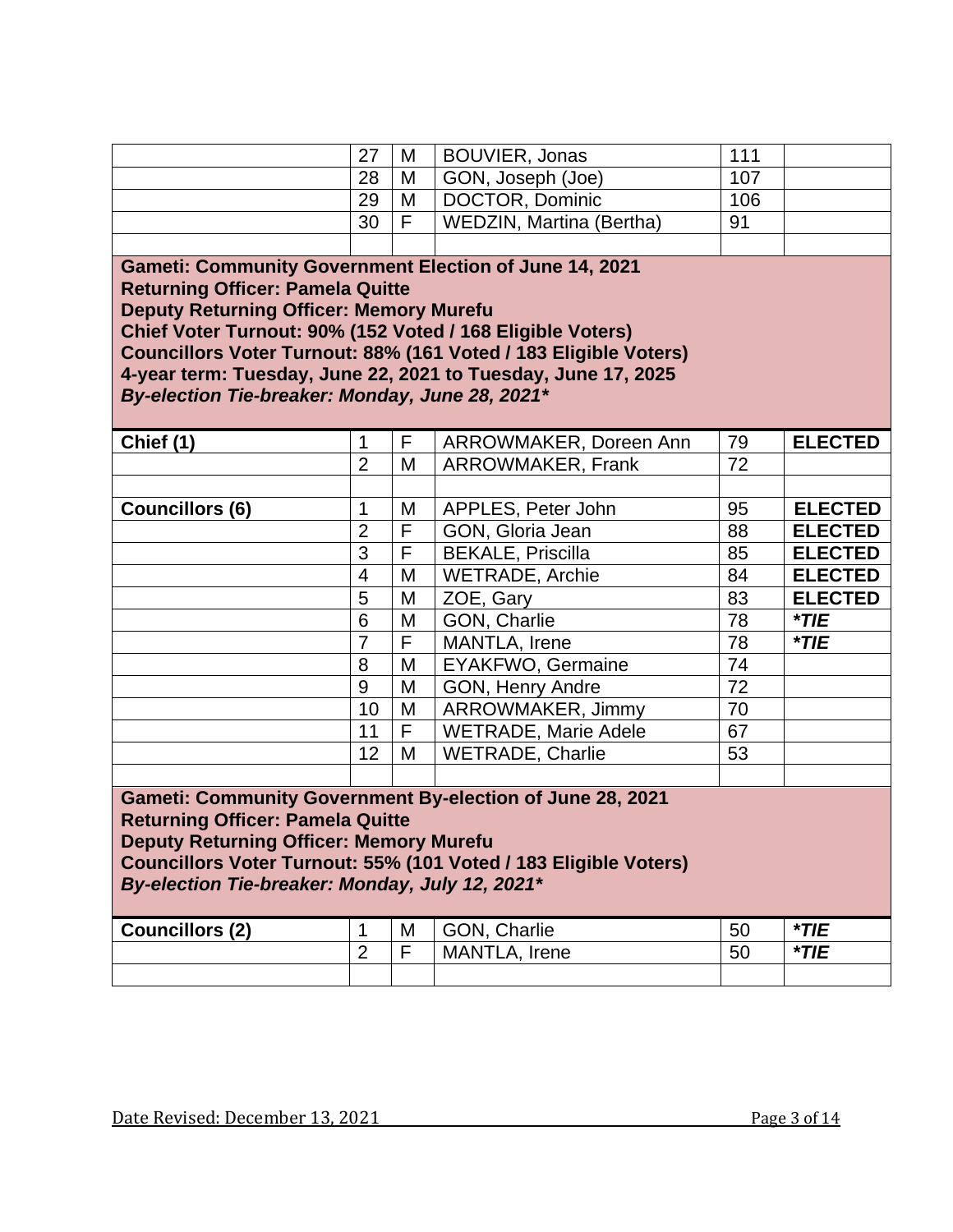| <b>Gameti: Community Government By-election of July 12, 2021</b><br><b>Returning Officer: Pamela Quitte</b><br><b>Deputy Returning Officer: Memory Murefu</b><br>Councillors Voter Turnout: 66% (120 Voted / 183 Eligible Voters)<br>4-year term: Tuesday, July 12, 2021 to Tuesday, June 17, 2025                                                             |                          |                              |                               |     |                |  |  |  |  |
|----------------------------------------------------------------------------------------------------------------------------------------------------------------------------------------------------------------------------------------------------------------------------------------------------------------------------------------------------------------|--------------------------|------------------------------|-------------------------------|-----|----------------|--|--|--|--|
| <b>Councillors (2)</b>                                                                                                                                                                                                                                                                                                                                         | 1                        | M                            | GON, Charlie                  | 65  | <b>ELECTED</b> |  |  |  |  |
|                                                                                                                                                                                                                                                                                                                                                                | $\overline{2}$           | F                            | MANTLA, Irene                 | 54  |                |  |  |  |  |
| Wekweeti: Community Government Election of June 14, 2021<br><b>Returning Officer: Kimberly Football</b><br>Deputy Returning Officer: Lee Ann Rabesca<br>Chief Voter Turnout: 77% (58 Voted / 75 Eligible Voters)<br>Councillors Voter Turnout: 78% (62 Voted / 80 Eligible Voters)<br>4-year term: Tuesday, June 22, 2021 to Tuesday, June 17, 2025            |                          |                              |                               |     |                |  |  |  |  |
| Chief (1)                                                                                                                                                                                                                                                                                                                                                      | 1                        | F                            | FOOTBALL, Adeline             | 46  | <b>ELECTED</b> |  |  |  |  |
|                                                                                                                                                                                                                                                                                                                                                                | $\overline{2}$           | M                            | <b>FOOTBALL, Charles</b>      | 12  |                |  |  |  |  |
|                                                                                                                                                                                                                                                                                                                                                                |                          |                              |                               |     |                |  |  |  |  |
| <b>Councillors (4)</b>                                                                                                                                                                                                                                                                                                                                         | 1                        | F                            | <b>MAGRUM, Patricia</b>       | 44  | <b>ELECTED</b> |  |  |  |  |
|                                                                                                                                                                                                                                                                                                                                                                | $\overline{2}$           | M                            | JUDAS, Gordon                 | 40  | <b>ELECTED</b> |  |  |  |  |
|                                                                                                                                                                                                                                                                                                                                                                | 3                        | M                            | PEA'A, Robert (Bobby)         | 32  | <b>ELECTED</b> |  |  |  |  |
|                                                                                                                                                                                                                                                                                                                                                                | $\overline{4}$           | M                            | DRYNECK, Joseph               | 29  | <b>ELECTED</b> |  |  |  |  |
|                                                                                                                                                                                                                                                                                                                                                                | 5                        | M                            | <b>TOM, Patrick</b>           | 25  |                |  |  |  |  |
|                                                                                                                                                                                                                                                                                                                                                                |                          |                              |                               |     |                |  |  |  |  |
| <b>Whati: Community Government Election of June 14, 2021</b><br><b>Returning Officer: Bernice Beaverho</b><br><b>Deputy Returning Officer: Lisa Nitsiza</b><br>Chief Voter Turnout: 72% (255 Voted / 353 Eligible Voters)<br>Councillors Voter Turnout: 76% (268 Voted / 353 Eligible Voters)<br>4-year term: Tuesday, June 22, 2021 to Tuesday, June 17, 2025 |                          |                              |                               |     |                |  |  |  |  |
| Chief (1)                                                                                                                                                                                                                                                                                                                                                      | 1                        | M                            | NITSIZA, Alfonz               | 134 | <b>ELECTED</b> |  |  |  |  |
|                                                                                                                                                                                                                                                                                                                                                                | $\overline{2}$           | M                            | MOOSENOSE, Joseph             | 70  |                |  |  |  |  |
|                                                                                                                                                                                                                                                                                                                                                                | $\overline{3}$           | F                            | JEREMICK'CA, Mary Ann         | 49  |                |  |  |  |  |
|                                                                                                                                                                                                                                                                                                                                                                |                          |                              |                               |     |                |  |  |  |  |
| <b>Councillors (8)</b>                                                                                                                                                                                                                                                                                                                                         | 1                        | M<br>$\overline{\mathsf{F}}$ | ZOE, Sonny                    | 183 | <b>ELECTED</b> |  |  |  |  |
|                                                                                                                                                                                                                                                                                                                                                                | $\overline{2}$           |                              | <b>FRANKI, Kerry Ann</b>      | 162 | <b>ELECTED</b> |  |  |  |  |
|                                                                                                                                                                                                                                                                                                                                                                | 3                        | M                            | <b>BEAVERHO, Walter</b>       | 153 | <b>ELECTED</b> |  |  |  |  |
|                                                                                                                                                                                                                                                                                                                                                                | $\overline{\mathcal{A}}$ | M                            | MOOSENOSE, Joseph Louie (Joe) | 140 | <b>ELECTED</b> |  |  |  |  |
|                                                                                                                                                                                                                                                                                                                                                                | $\overline{5}$           | M                            | MOOSENOSE, Michel             | 140 | <b>ELECTED</b> |  |  |  |  |
|                                                                                                                                                                                                                                                                                                                                                                | 6                        | M                            | NITSIZA, Edzo                 | 141 | <b>ELECTED</b> |  |  |  |  |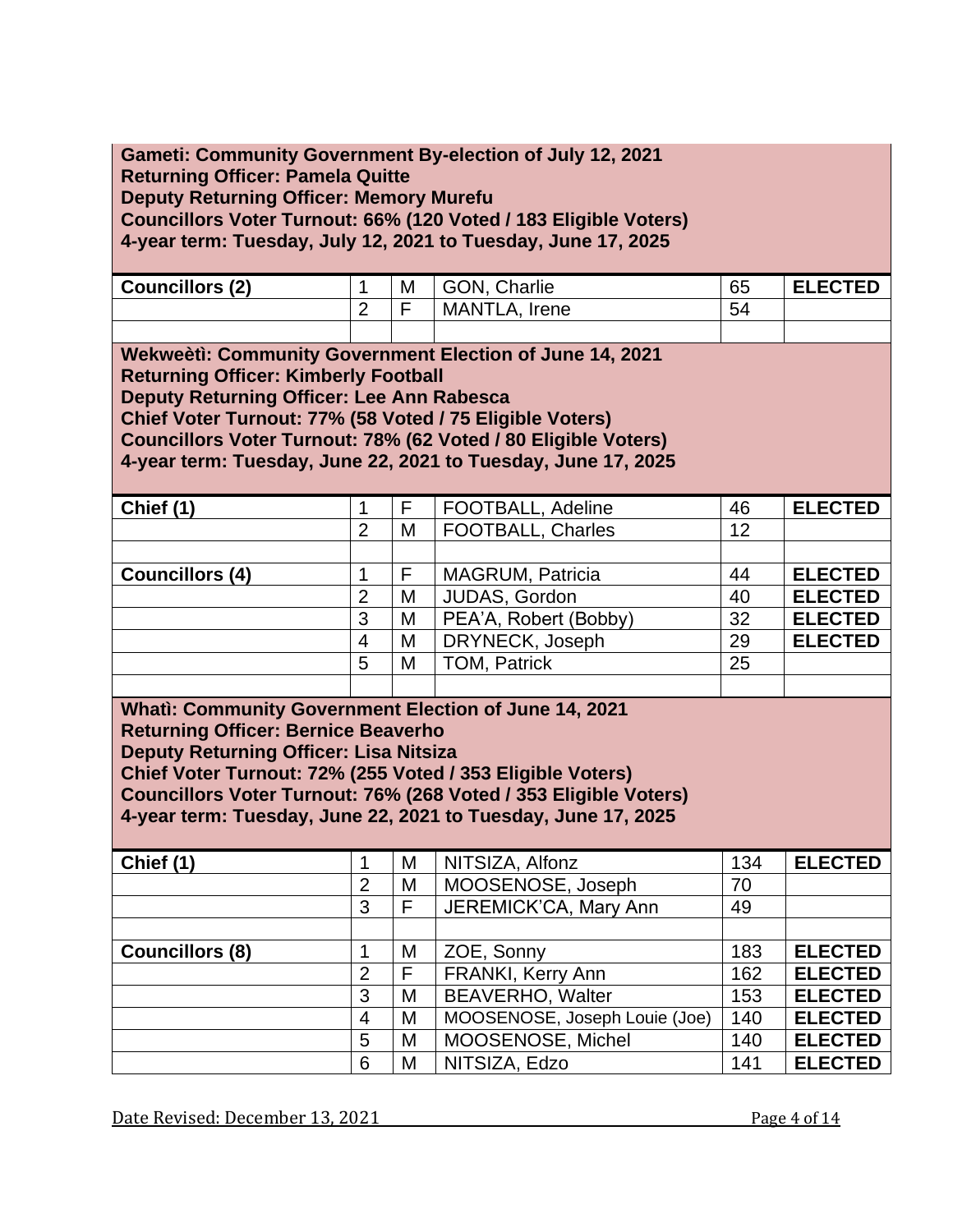|    | M | NITSIZA, Alex            | 135 | <b>ELECTED</b> |
|----|---|--------------------------|-----|----------------|
| 8  | F | <b>BEAVERHO, Rasinda</b> | 129 | <b>ELECTED</b> |
| 9  | M | NITSIZA, Michel (Mike)   | 125 |                |
| 10 | M | NITSIZA, George          | 119 |                |
| 11 | F | SIMPSON, April Ann Marie | 119 |                |
| 12 | M | NITSIZA, Leon (Leo)      | 112 |                |
| 13 | M | NITSIZA, Albert          | 74  |                |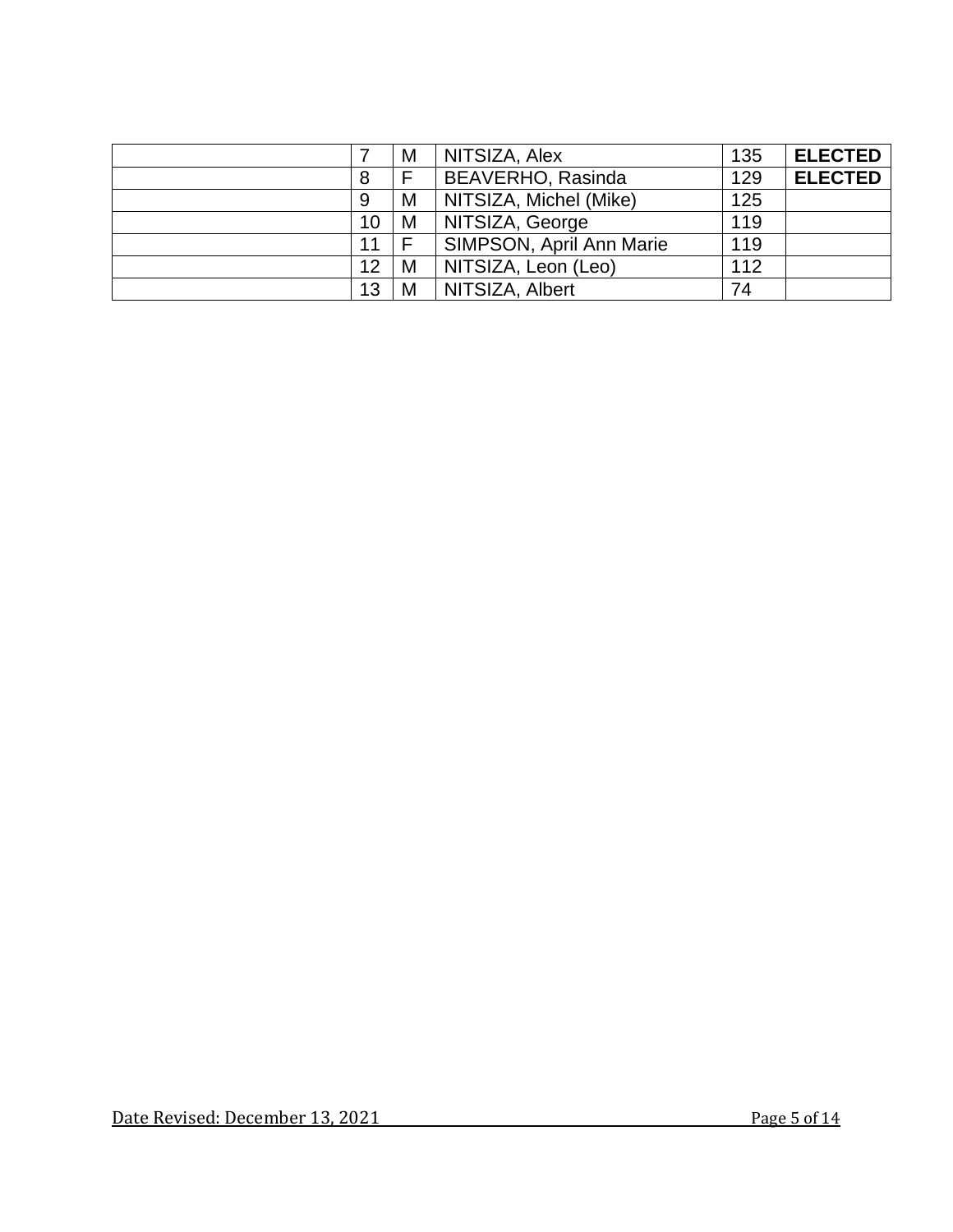#### **TSIIGEHTCHIC ELECTION RESULTS**

# **Tsiigehtchic: Charter Election of June 22, 2021 Uncontested Returning Officer: Shaylene Nerysoo Voter Turnout: ACCLAIMED 2-year term: Monday, July 5, 2021 to Monday, July 3, 2023 Councillors (2)** 1 M ANDRE, James **ACCLAIMED**<br>
2 M SMITH, Brian **ACCLAIMED** 2 | M | SMITH, Brian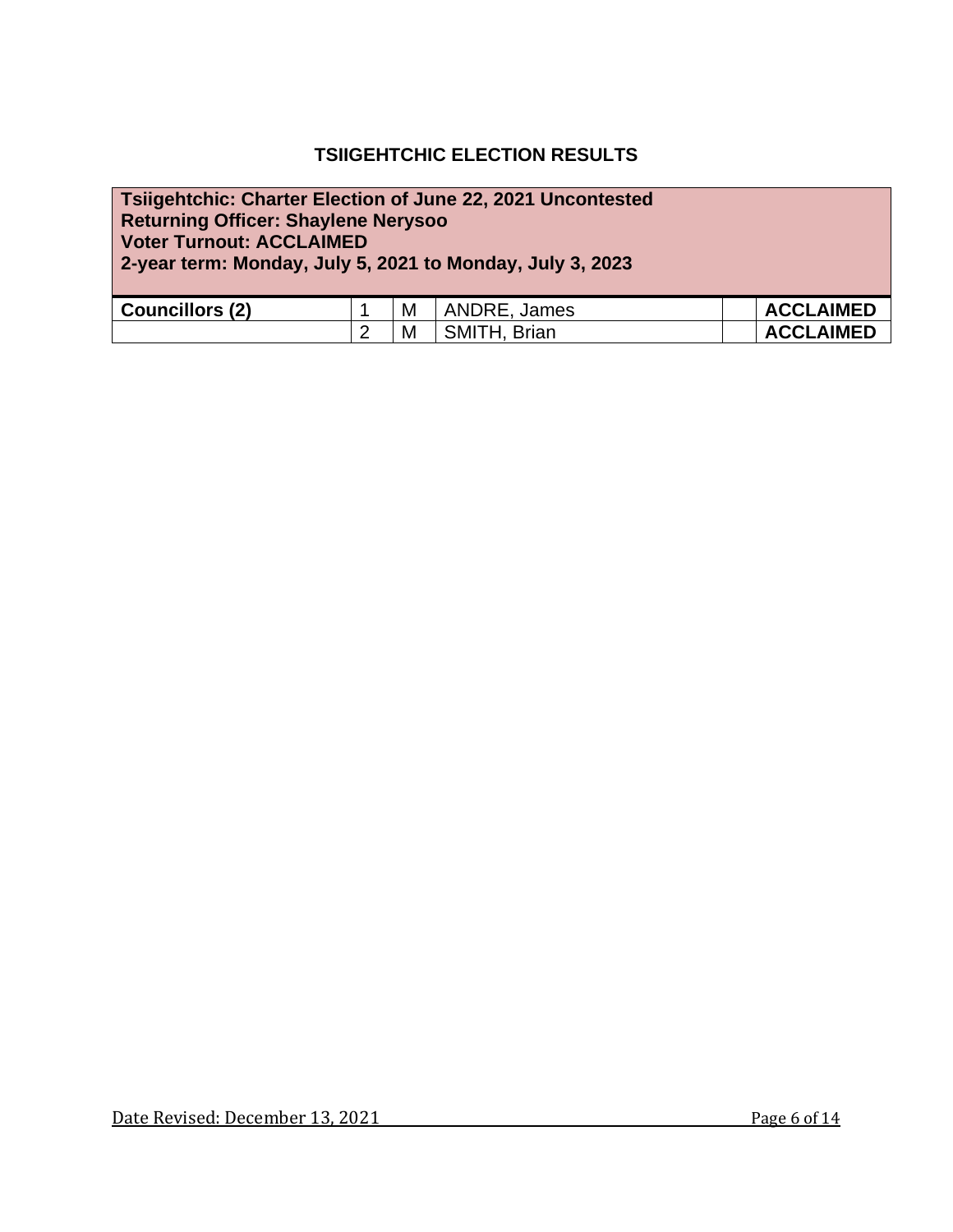#### **2021 K'ASHO GOT'INE ELECTION RESULTS**

#### **Charter Community of K'asho Got'ine Election of July 19, 2021 Returning Officer: Ben Coffie Deputy Returning Officer: Chief Voter Turnout: 25% (169 Voted / 674 Eligible Voters) Charter Councillors Voter Turnout: 25% (176 Voted / 702 Eligible Voters) 2-year term: Tuesday, July 20, 2021 to Tuesday, July 18, 2023**

| Chief (1)              | 1              | М | KAKFWI, Tommy     | 85  | <b>ELECTED</b> |
|------------------------|----------------|---|-------------------|-----|----------------|
|                        | 2              | М | MASUZUMI, Daniel  | 83  |                |
|                        |                |   |                   |     |                |
| <b>Councillors (9)</b> | 1              | Μ | TOBAC, Joseph     | 130 | <b>ELECTED</b> |
|                        | 2              | М | KAKFWI, Floyd     | 114 | <b>ELECTED</b> |
|                        | 3              | F | CHINNA, Angela    | 109 | <b>ELECTED</b> |
|                        | $\overline{4}$ | F | MASUZUMI, Beverly | 109 | <b>ELECTED</b> |
|                        | 5              | F | McNEELY, Rose     | 108 | <b>ELECTED</b> |
|                        | 6              | Μ | CHINNA, Jonas     | 97  | <b>ELECTED</b> |
|                        | 7              | F | JACKSON, Lucy     | 93  | <b>ELECTED</b> |
|                        | 8              | М | DIXON, Paul       | 91  | <b>ELECTED</b> |
|                        | 9              | M | PIERROT, Collin   | 90  | <b>ELECTED</b> |
|                        | 10             | F | PIERROT, Verna    | 88  |                |
|                        | 11             | M | McNEELY, Charles  | 76  |                |
|                        | 12             | F | EDGI, Linda       | 57  |                |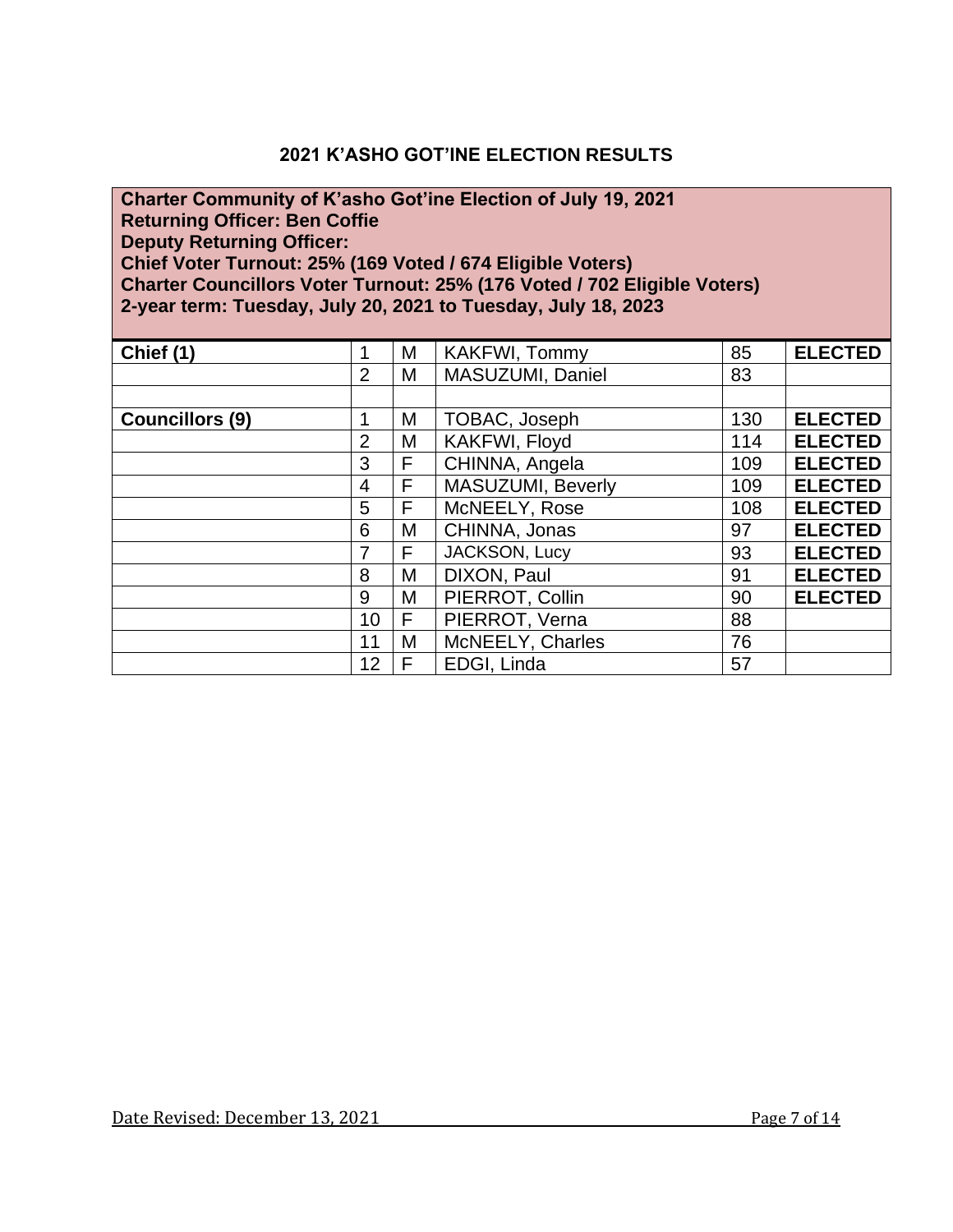#### **2021 TOWNS AND VILLAGE ELECTION RESULTS**

# **Fort Simpson: Village of Fort Simpson Election of October 18, 2021 Returning Officer: Ria Letcher Voter Turnout: 28% (212 Voted / 746 Eligible Voters)**

**3-year term: Monday, November 1, 2021 to Monday, November 4, 2024**

| Mayor (1)                                                   | 1               | M              | WHELLY, Sean                                                      |     | <b>ACCLAIMED</b> |
|-------------------------------------------------------------|-----------------|----------------|-------------------------------------------------------------------|-----|------------------|
|                                                             |                 |                |                                                                   |     |                  |
| <b>Councillors (8)</b>                                      | $\mathbf{1}$    | M              | <b>BELLEFONTAINE, Troy</b>                                        | 180 | <b>ELECTED</b>   |
|                                                             | $\overline{2}$  | F              | <b>BROWNING, Cynthia</b>                                          | 174 | <b>ELECTED</b>   |
|                                                             | 3               | M              | HASSAN, Muaz                                                      | 171 | <b>ELECTED</b>   |
|                                                             | $\overline{4}$  | F              | McPHERSON, Liza                                                   | 154 | <b>ELECTED</b>   |
|                                                             | 5               | M              | TSETSO, James                                                     | 154 | <b>ELECTED</b>   |
|                                                             | $6\phantom{1}6$ | M              | WRIGHT, Leslie (Les)                                              | 152 | <b>ELECTED</b>   |
|                                                             | $\overline{7}$  | $\overline{F}$ | GILL, Rosemary                                                    | 147 | <b>ELECTED</b>   |
|                                                             | 8               | M              | <b>CHRISTIANSEN, Kyle</b>                                         | 126 | <b>ELECTED</b>   |
|                                                             | 9               | M              | DEMPSEY, John                                                     | 101 |                  |
|                                                             | 10              | M              | <b>BLYTH, Charles</b>                                             | 87  |                  |
|                                                             | 11              | F              | <b>ANTOINE, Celine</b>                                            | 80  |                  |
|                                                             | 12              | M              | GROAT, Kirby                                                      | 79  |                  |
|                                                             | 13              | M              | SIBBESTON, Randal                                                 | 56  |                  |
|                                                             | 14              | M              | SNIDER, CHRIS                                                     | 55  |                  |
|                                                             | 15              | M              | <b>BLONDIN, WALTER</b>                                            | 52  |                  |
|                                                             |                 |                |                                                                   |     |                  |
| Fort Smith: Town of Fort Smith Election of October 18, 2021 |                 |                |                                                                   |     |                  |
| <b>Returning Officer: Margo Harney</b>                      |                 |                |                                                                   |     |                  |
| Voter Turnout: 63% (883 / 1397 Eligible Voters)             |                 |                |                                                                   |     |                  |
|                                                             |                 |                | 3-year term: Monday, November 1, 2021 to Monday, November 4, 2024 |     |                  |
|                                                             |                 |                |                                                                   |     |                  |
| Mayor (1)                                                   | 1               | M              | DANIELS, Fred                                                     | 450 | <b>ELECTED</b>   |
|                                                             | $\overline{2}$  | F              | COX, Jessica                                                      | 426 |                  |
|                                                             |                 |                |                                                                   |     |                  |
| <b>Councillors (8)</b>                                      | 1               | F              | PISCHINGER, Ann                                                   | 563 | <b>ELECTED</b>   |
|                                                             | $\overline{2}$  | M              | MacDONALD, Jay                                                    | 546 | <b>ELECTED</b>   |
|                                                             | $\overline{3}$  | F              | FERGUSON, Dana                                                    | 520 | <b>ELECTED</b>   |
|                                                             | $\overline{4}$  | M              | <b>HERON, Kevin</b>                                               | 476 | <b>ELECTED</b>   |

 M TUCKEY, Leonard 427 **ELECTED** M CAMPBELL, Kevin 417 **ELECTED** F BEAULIEU, Louise 402 **ELECTED F** KOROL, Dianna | 385 **ELECTED** 

9 F SHARP, Athena 377

Date Revised: December 13, 2021 Page 8 of 14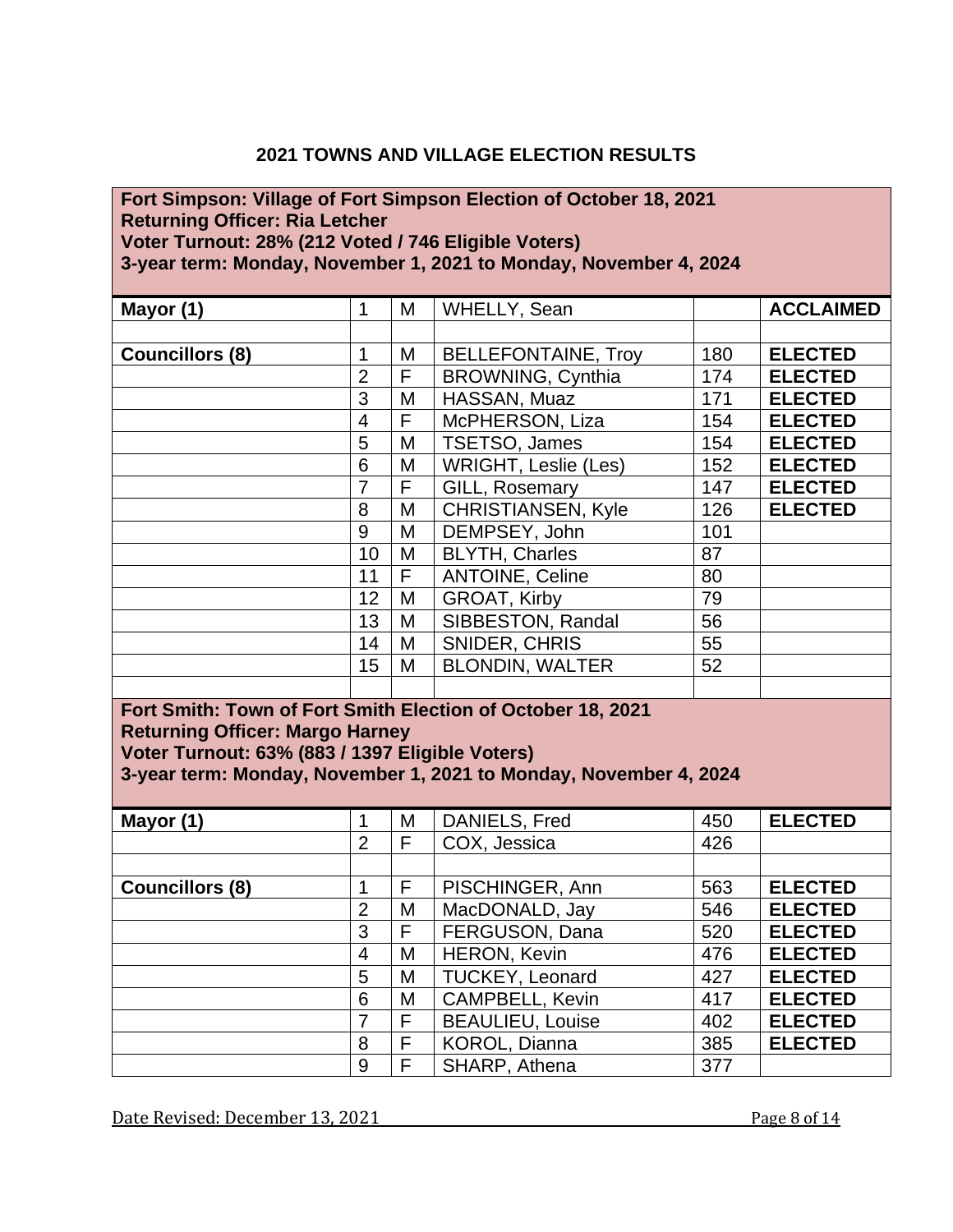|                                                                                                                                                                                                                        | 10             | M | SMITH, Kevin                                                      | 364 |                  |  |  |  |  |
|------------------------------------------------------------------------------------------------------------------------------------------------------------------------------------------------------------------------|----------------|---|-------------------------------------------------------------------|-----|------------------|--|--|--|--|
|                                                                                                                                                                                                                        | 11             | M | <b>COUVRETTE, Michael</b>                                         | 336 |                  |  |  |  |  |
|                                                                                                                                                                                                                        | 12             | M | JACQUE, Don                                                       | 333 |                  |  |  |  |  |
|                                                                                                                                                                                                                        | 13             | M | <b>KARASIUK, AI</b>                                               | 328 |                  |  |  |  |  |
|                                                                                                                                                                                                                        | 14             | F | NAPIER, Lynn                                                      | 262 |                  |  |  |  |  |
|                                                                                                                                                                                                                        |                |   |                                                                   |     |                  |  |  |  |  |
| Hay River: Town of Hay River of October 18, 2021<br><b>Returning Officer: Heather Coakwell</b><br>Voter Turnout: 29% (632 / 2149 Eligible Voters)<br>3-year term: Monday, November 1, 2021 to Monday, November 4, 2024 |                |   |                                                                   |     |                  |  |  |  |  |
| Mayor (1)                                                                                                                                                                                                              | 1              | F | <b>JAMESON, Kandis</b>                                            |     | <b>ACCLAIMED</b> |  |  |  |  |
|                                                                                                                                                                                                                        |                |   |                                                                   |     |                  |  |  |  |  |
| <b>Councillors (8)</b>                                                                                                                                                                                                 | 1              | M | DOHEY, Keith                                                      | 470 | <b>ELECTED</b>   |  |  |  |  |
|                                                                                                                                                                                                                        | $\overline{2}$ | F | DUFORD, Linda                                                     | 462 | <b>ELECTED</b>   |  |  |  |  |
|                                                                                                                                                                                                                        | $\overline{3}$ | M | MAGILL, Peter                                                     | 438 | <b>ELECTED</b>   |  |  |  |  |
|                                                                                                                                                                                                                        | 4              | M | <b>BOUCHARD, Robert</b>                                           | 417 | <b>ELECTED</b>   |  |  |  |  |
|                                                                                                                                                                                                                        | 5              | M | <b>WILLOWS, Brian</b>                                             | 365 | <b>ELECTED</b>   |  |  |  |  |
|                                                                                                                                                                                                                        | 6              | M | GROENEWEGEN, (James)<br>Jeffrey                                   | 350 | <b>ELECTED</b>   |  |  |  |  |
|                                                                                                                                                                                                                        | 7              | F | WALL, Karen                                                       | 337 | <b>ELECTED</b>   |  |  |  |  |
|                                                                                                                                                                                                                        | 8              | F | CHAMBERS, (Mary) Emily                                            | 331 | <b>ELECTED</b>   |  |  |  |  |
|                                                                                                                                                                                                                        | 9              | F | <b>BROCKWAY, Kimberly</b>                                         | 324 |                  |  |  |  |  |
|                                                                                                                                                                                                                        | 10             | M | KIPLING, Keanan                                                   | 291 |                  |  |  |  |  |
|                                                                                                                                                                                                                        |                |   |                                                                   |     |                  |  |  |  |  |
| Inuvik: Town of Inuvik Election of October 18, 2021<br><b>Returning Officer: Chidi Amobi</b><br>Voter Turnout: 18% (418 / 2364 Eligible Voters)                                                                        |                |   | 3-year term: Monday, November 1, 2021 to Monday, November 4, 2024 |     |                  |  |  |  |  |
| Mayor (1)                                                                                                                                                                                                              | 1              | M | WOOD, Clarence                                                    |     | <b>ACCLAIMED</b> |  |  |  |  |
|                                                                                                                                                                                                                        |                |   |                                                                   |     |                  |  |  |  |  |
| <b>Councillors (8)</b>                                                                                                                                                                                                 | 1              | F | KULIKOWSKI, Natasha                                               | 280 | <b>ELECTED</b>   |  |  |  |  |
|                                                                                                                                                                                                                        | $\overline{2}$ | F | MERO, Alana                                                       | 250 | <b>ELECTED</b>   |  |  |  |  |
|                                                                                                                                                                                                                        | $\overline{3}$ | M | MOSES, Alfred                                                     | 240 | <b>ELECTED</b>   |  |  |  |  |
|                                                                                                                                                                                                                        | 4              | M | DEVLIN, Tony                                                      | 230 | <b>ELECTED</b>   |  |  |  |  |
|                                                                                                                                                                                                                        | 5              | M | HARDER, Jesse                                                     | 220 | <b>ELECTED</b>   |  |  |  |  |
|                                                                                                                                                                                                                        | 6              | M | GOWANS, Grant                                                     | 211 | <b>ELECTED</b>   |  |  |  |  |
|                                                                                                                                                                                                                        | $\overline{7}$ | M | <b>WAINMAN, Kurt</b>                                              | 210 | <b>ELECTED</b>   |  |  |  |  |
|                                                                                                                                                                                                                        | 8              | M | AREY, Donavan                                                     | 180 | <b>ELECTED</b>   |  |  |  |  |
|                                                                                                                                                                                                                        | 9              | M | LOREEN, Desmond                                                   | 177 |                  |  |  |  |  |
|                                                                                                                                                                                                                        | 10             | F | <b>ELANIK, Ruth</b>                                               | 165 |                  |  |  |  |  |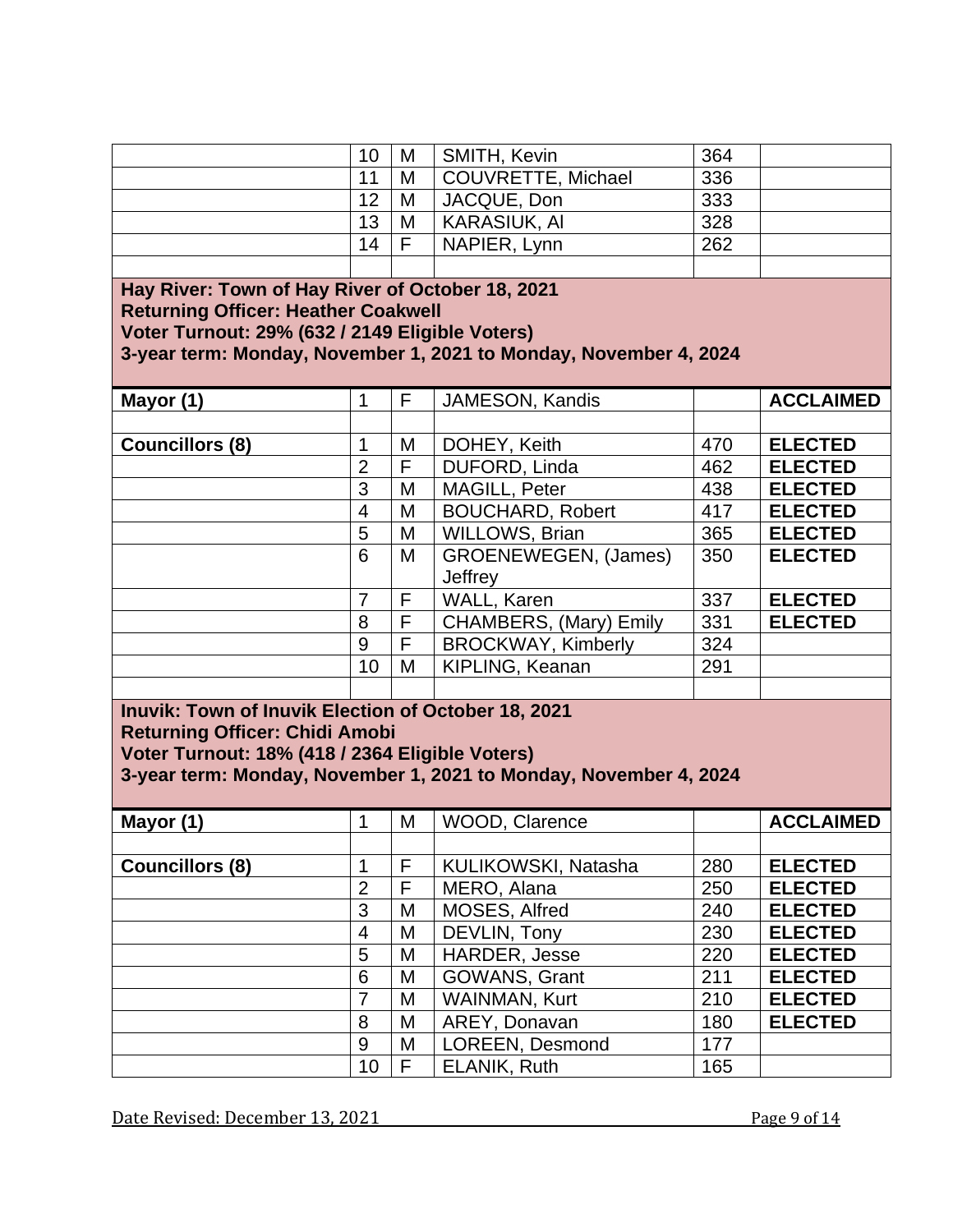|                                                                                                                                                                                                                                  | 11             | F | FITZPATRICK, Jillian             | 132 |                  |  |  |  |
|----------------------------------------------------------------------------------------------------------------------------------------------------------------------------------------------------------------------------------|----------------|---|----------------------------------|-----|------------------|--|--|--|
|                                                                                                                                                                                                                                  |                |   |                                  |     |                  |  |  |  |
| Norman Wells: Town of Norman Wells Election of October 18, 2021<br><b>Returning Officer: Peter Taylor</b><br>Voter Turnout: 68% (244 / 357 Eligible Voters)<br>3-year term: Monday, November 1, 2021 to Monday, November 4, 2024 |                |   |                                  |     |                  |  |  |  |
| Mayor (1)                                                                                                                                                                                                                        |                | М | POPE, Frank                      |     | <b>ACCLAIMED</b> |  |  |  |
|                                                                                                                                                                                                                                  |                |   |                                  |     |                  |  |  |  |
|                                                                                                                                                                                                                                  |                |   |                                  |     |                  |  |  |  |
| <b>Councillors (6)</b>                                                                                                                                                                                                           | 1              | М | <b>AUDET, Pascal</b>             | 167 | <b>ELECTED</b>   |  |  |  |
|                                                                                                                                                                                                                                  | $\overline{2}$ | F | PEACHY, Alexis                   | 148 | <b>ELECTED</b>   |  |  |  |
|                                                                                                                                                                                                                                  | 3              | M | HUNTER, Kacee                    | 143 | <b>ELECTED</b>   |  |  |  |
|                                                                                                                                                                                                                                  | 4              | М | McCOY, Kelly                     | 140 | <b>ELECTED</b>   |  |  |  |
|                                                                                                                                                                                                                                  | 5              | М | SMITH, Trevor                    | 136 | <b>ELECTED</b>   |  |  |  |
|                                                                                                                                                                                                                                  | 6              | M | <b>WEVER, David</b>              | 126 | <b>ELECTED</b>   |  |  |  |
|                                                                                                                                                                                                                                  | 7              | М | <b>CHIVERS, Chris</b>            | 101 |                  |  |  |  |
|                                                                                                                                                                                                                                  | 8              | F | <b>ALBERTA, Dorathy (Wright)</b> | 101 |                  |  |  |  |
|                                                                                                                                                                                                                                  | 9              | F | <b>LORENTZ, Carol</b>            | 58  |                  |  |  |  |
|                                                                                                                                                                                                                                  | 10             | M | MELNYK, Timothy                  | 38  |                  |  |  |  |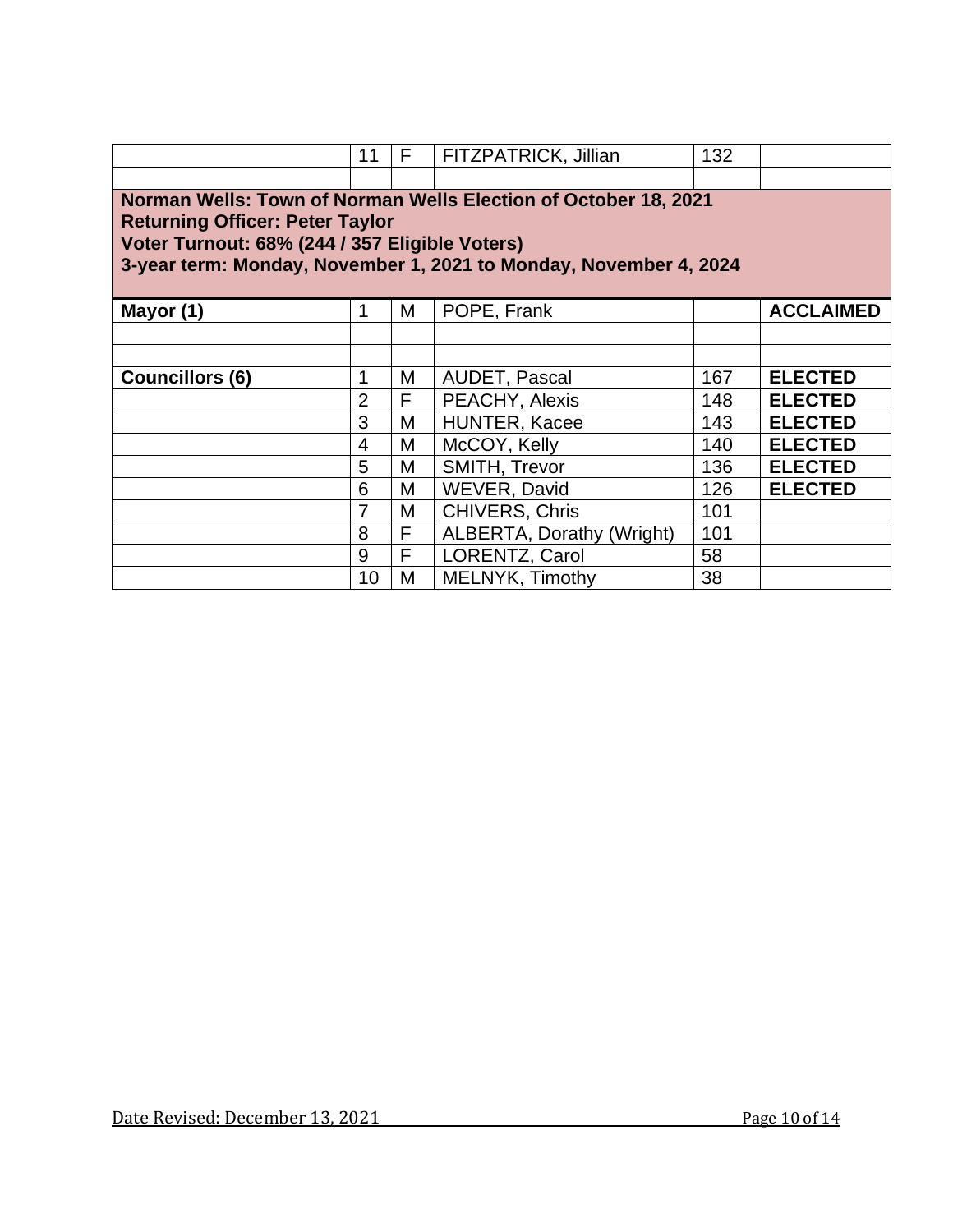### **2021 HAMLET ELECTION RESULTS**

#### **Aklavik: Hamlet Election of December 13, 2021 Returning Officer: Mary Ann Elanik Voter Turnout: 62% (233 Voted / 378 Eligible Voters) 2-year staggered term: Monday, January 3, 2022 to Monday, January 1, 2024**

| Mayor (1)              |   | M | PASCAL, Eugene                  | 117 | <b>ELECTED</b> |
|------------------------|---|---|---------------------------------|-----|----------------|
|                        | 2 | M | <b>CHARLIE, Andrew</b>          | 116 |                |
|                        |   |   |                                 |     |                |
| <b>Councillors (4)</b> |   | M | McLEOD, Dave                    | 176 | <b>ELECTED</b> |
|                        | 2 | M | <b>GREENLAND, Edwin (Eddie)</b> | 154 | <b>ELECTED</b> |
|                        | 3 | M | STORR, William (Billy)          | 147 | <b>ELECTED</b> |
|                        | 4 | F | <b>ERIGAKTOAK, Dorothy</b>      | 144 | <b>ELECTED</b> |
|                        | 5 | M | <b>EDWARDS, Davie</b>           | 112 |                |
|                        |   |   |                                 |     |                |

#### **Enterprise: Hamlet Election of December 13, 2021 Returning Officer: Rhonda Flamand**

**2-year staggered term: Monday, January 3, 2022 to Monday, January 1, 2024** *Two Councillor positions to be appointed in the new year to fill vacancy for third candidate, and for Councillor Barbara Hart who resigned from her seat in 2021*

| Mayor (1)                                                                                                                                                      | 1              | М | ST. AMOUR, Michael        | <b>ACCLAIMED</b> |  |  |  |  |
|----------------------------------------------------------------------------------------------------------------------------------------------------------------|----------------|---|---------------------------|------------------|--|--|--|--|
|                                                                                                                                                                |                |   |                           |                  |  |  |  |  |
| <b>Councillors (4)</b>                                                                                                                                         | 1              | F | HART, Barbara             | <b>ACCLAIMED</b> |  |  |  |  |
|                                                                                                                                                                | $\overline{2}$ | F | McMASTER, Sandra          | <b>ACCLAIMED</b> |  |  |  |  |
|                                                                                                                                                                | 3              |   | <b>VACANT</b>             |                  |  |  |  |  |
|                                                                                                                                                                | 4              |   | <b>VACANT</b>             |                  |  |  |  |  |
|                                                                                                                                                                |                |   |                           |                  |  |  |  |  |
| Fort Liard: Hamlet Election of December 13, 2021<br><b>Returning Officer: Marie Kotchea</b><br>2-year term: Monday, January 3, 2022 to Monday, January 1, 2024 |                |   |                           |                  |  |  |  |  |
|                                                                                                                                                                |                |   |                           |                  |  |  |  |  |
|                                                                                                                                                                |                |   |                           |                  |  |  |  |  |
| Mayor (1)                                                                                                                                                      | 1              | F | McLEOD, Genevieve         | <b>ACCLAIMED</b> |  |  |  |  |
|                                                                                                                                                                |                |   |                           |                  |  |  |  |  |
| <b>Councillors (6)</b>                                                                                                                                         | 1              | F | <b>CAPOT BLANC, Julie</b> | <b>ACCLAIMED</b> |  |  |  |  |
|                                                                                                                                                                | 2              | F | <b>DENERON, Hillary</b>   | <b>ACCLAIMED</b> |  |  |  |  |
|                                                                                                                                                                | 3              | F | HOPE, Eva                 | <b>ACCLAIMED</b> |  |  |  |  |
|                                                                                                                                                                | 4              | М | KOTCHEA, Derwin           | <b>ACCLAIMED</b> |  |  |  |  |
|                                                                                                                                                                | 5              | F | MCLEOD, Barbra            | <b>ACCLAIMED</b> |  |  |  |  |
|                                                                                                                                                                | 6              | М | <b>WILSON, Greg</b>       | <b>ACCLAIMED</b> |  |  |  |  |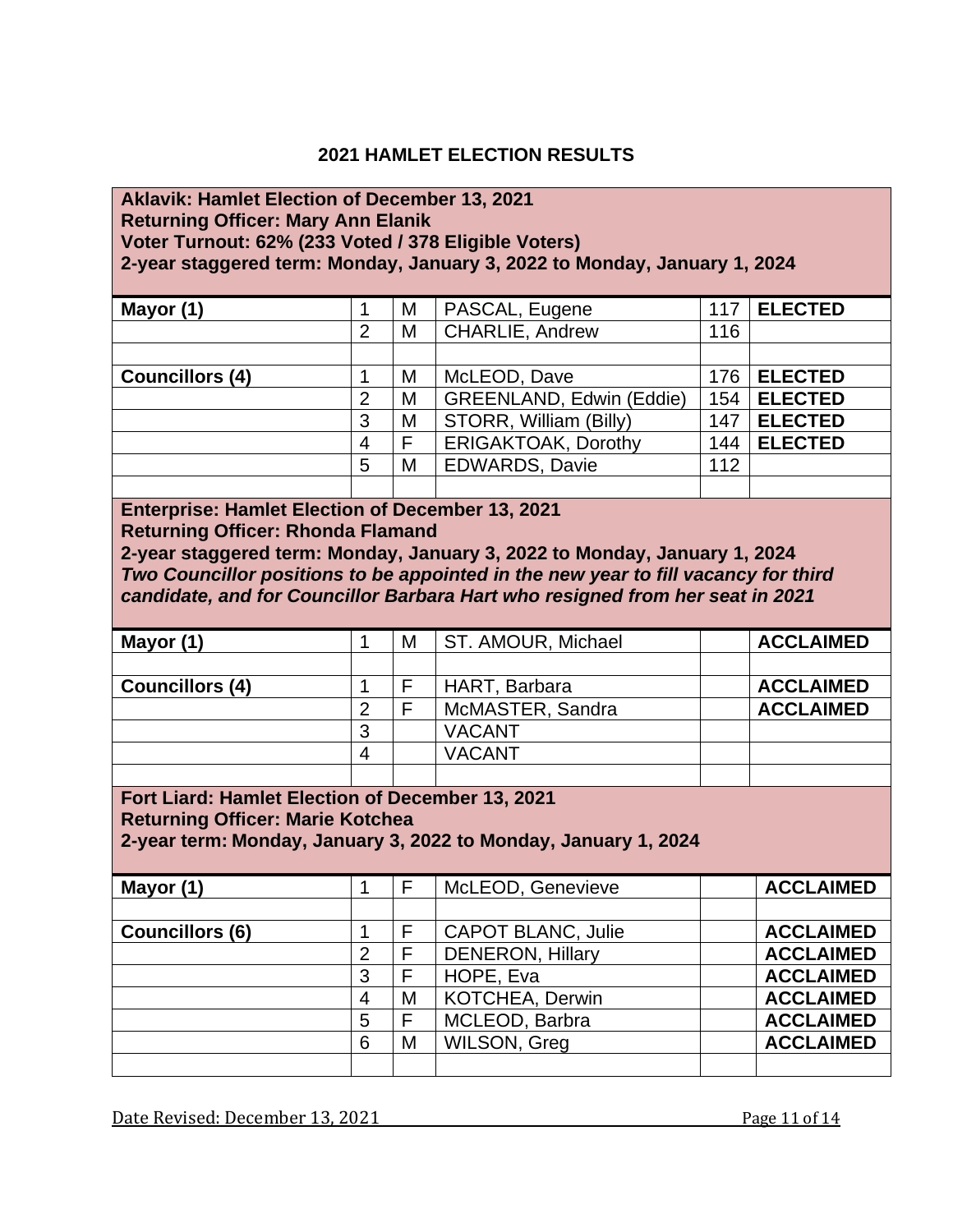## **Fort McPherson: Hamlet Election of December 13, 2021 Returning Officer: Lillian Snowshoe Voter Turnout: 18% (92 Voted / 518 Eligible Voters)**

**2-year staggered term: Monday, January 3, 2022 to Monday, January 1, 2024**

| <b>Councillors (4)</b> |   | ⊏ | ROSS, Kyla         | 82 | <b>ELECTED</b> |
|------------------------|---|---|--------------------|----|----------------|
|                        | ⌒ | M | PETERSON, Trevor   | 67 | <b>ELECTED</b> |
|                        | 3 | ⊏ | ITSI, Priscilla    | 62 | <b>ELECTED</b> |
|                        | 4 | Е | PETERSON, Michelle | 62 | <b>ELECTED</b> |
|                        | 5 | Е | McDONALD, Ruby     | 50 |                |
|                        |   |   |                    |    |                |

**Fort Providence: Hamlet Election of December 13, 2021 Returning Officer: Fibi Parent**

**Voter Turnout: 36% (213 Voted / 591 Eligible Voters)**

**3-year staggered term: Monday, January 3, 2022 to Monday, January 6, 2025**

| Mayor (1)              |                | М | BEAULIEU, Danny         | 116 | <b>ELECTED</b> |
|------------------------|----------------|---|-------------------------|-----|----------------|
|                        | $\overline{2}$ | F | <b>GARGAN, Shirley</b>  | 97  |                |
|                        |                |   |                         |     |                |
| <b>Councillors (4)</b> | 1              | М | <b>CONSTANT, Louis</b>  | 119 | <b>ELECTED</b> |
|                        | 2              | М | <b>CANADIEN, Xavier</b> | 118 | <b>ELECTED</b> |
|                        | 3              | F | LANDRY, Loretta         | 118 | <b>ELECTED</b> |
|                        | 4              | F | CROFT, Linda            | 112 | <b>ELECTED</b> |
|                        | 5              | М | CONSTANT, Victor        | 87  |                |
|                        | 6              | F | <b>GARGAN, Shirley</b>  | 78  |                |
|                        | 7              | F | LEISHMAN, Pearl         | 71  |                |
|                        | 8              | F | MINOZA, Betty Ann       | 66  |                |
|                        | 9              | М | <b>SANDERSON, Roger</b> | 46  |                |
|                        |                |   |                         |     |                |

**Fort Resolution: Hamlet Election of December 13, 2021 Returning Officer: Lorraine Villeneuve**

**Voter Turnout: 68% (237 Voted / 349 Eligible Voters)**

**2-year staggered term: Monday, January 3, 2022 to Monday, January 1, 2024**

| Mayor (1)              |                | M | SIMON, Patrick          | 122 | <b>ELECTED</b> |
|------------------------|----------------|---|-------------------------|-----|----------------|
|                        | 2              |   | MIERSCH, Brandie        | 115 |                |
|                        |                |   |                         |     |                |
| <b>Councillors (3)</b> |                | M | <b>BALSILLIE, Louis</b> | 95  | <b>ELECTED</b> |
|                        | $\overline{2}$ | M | <b>SANDERSON, Jerry</b> | 75  | <b>ELECTED</b> |
|                        | 3              |   | GIROUX, Diane           | 70  | <b>ELECTED</b> |
|                        | 4              | M | SIMON, Wilfred          | 64  |                |
|                        | 5              | M | <b>GALLOP, Andrew</b>   | 52  |                |

Date Revised: December 13, 2021 Page 12 of 14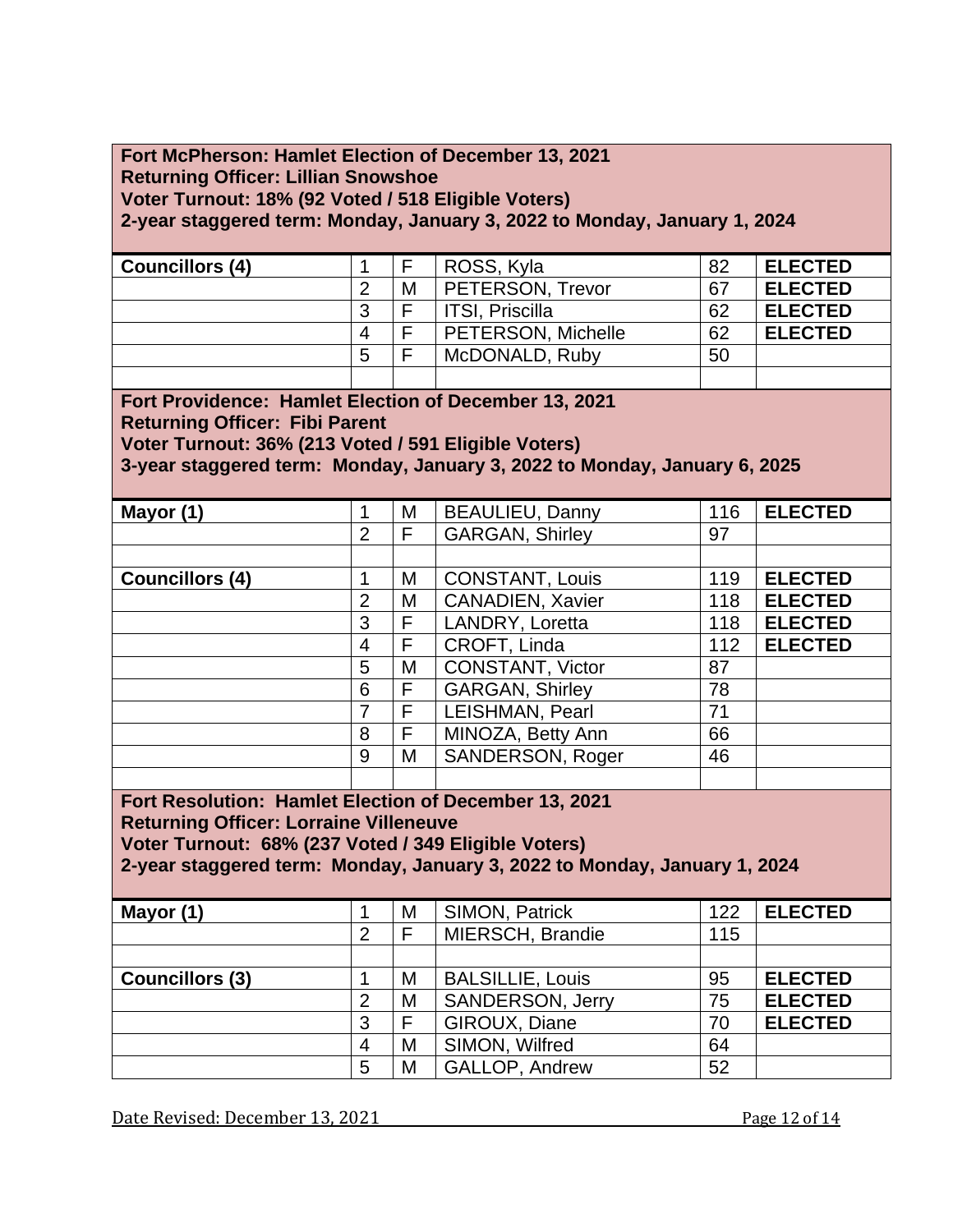|                                                                                                                                                                          | 6              | F | McKAY, Elizabeth Ann                                                                                                                        | 51  |                  |  |  |  |
|--------------------------------------------------------------------------------------------------------------------------------------------------------------------------|----------------|---|---------------------------------------------------------------------------------------------------------------------------------------------|-----|------------------|--|--|--|
|                                                                                                                                                                          | $\overline{7}$ | M | <b>BAILEY, Garry</b>                                                                                                                        | 49  |                  |  |  |  |
|                                                                                                                                                                          | 8              | M | <b>SIMON, Patrick</b>                                                                                                                       | 41  |                  |  |  |  |
|                                                                                                                                                                          | 9              | M | FABIEN, Frank                                                                                                                               | 33  |                  |  |  |  |
|                                                                                                                                                                          | 10             | M | MANDEVILLE, Gus                                                                                                                             | 30  |                  |  |  |  |
|                                                                                                                                                                          | 11             | F | LAFFERTY, Erica                                                                                                                             | 29  |                  |  |  |  |
|                                                                                                                                                                          | 12             | F | MIERSCH, Margaret                                                                                                                           | 29  |                  |  |  |  |
|                                                                                                                                                                          | 13             | F | LAFFERTY, Sharon                                                                                                                            | 22  |                  |  |  |  |
|                                                                                                                                                                          |                |   |                                                                                                                                             |     |                  |  |  |  |
| Paulatuk: Hamlet Election of December 13, 2021<br><b>Returning Officer: Kourtney Wolkie</b><br>3-year staggered term: Monday, January 3, 2022 to Monday, January 6, 2025 |                |   |                                                                                                                                             |     |                  |  |  |  |
| Mayor (1)                                                                                                                                                                | $\mathbf{1}$   | M | RUBEN, Ray                                                                                                                                  |     | <b>ACCLAIMED</b> |  |  |  |
| <b>Councillors (4)</b>                                                                                                                                                   | 1              |   | <b>GREEN, Michael</b>                                                                                                                       |     | <b>ACCLAIMED</b> |  |  |  |
|                                                                                                                                                                          | $\overline{2}$ |   | <b>GREEN, Tony</b>                                                                                                                          |     | <b>ACCLAIMED</b> |  |  |  |
|                                                                                                                                                                          | 3              |   | <b>RUBEN, Kelly</b>                                                                                                                         |     | <b>ACCLAIMED</b> |  |  |  |
|                                                                                                                                                                          | $\overline{4}$ |   | <b>THRASHER, Millie</b>                                                                                                                     |     | <b>ACCLAIMED</b> |  |  |  |
|                                                                                                                                                                          |                |   |                                                                                                                                             |     |                  |  |  |  |
|                                                                                                                                                                          |                |   |                                                                                                                                             |     |                  |  |  |  |
| Sachs Harbour: Hamlet Election of December 13, 2021<br><b>Returning Officer: Bernadette Emma Nakimayak</b><br>One Councillor position to be appointed in the new year    |                |   | 2-year staggered term: Monday, January 3, 2022 to Monday, January 1, 2024                                                                   |     |                  |  |  |  |
| <b>Councillors (3)</b>                                                                                                                                                   | 1              | M | <b>ELANIK, Charles</b>                                                                                                                      |     | <b>ACCLAIMED</b> |  |  |  |
|                                                                                                                                                                          | $\overline{2}$ | F | GREEN, Sharan                                                                                                                               |     | <b>ACCLAIMED</b> |  |  |  |
|                                                                                                                                                                          | 3              |   | <b>VACANT</b>                                                                                                                               |     |                  |  |  |  |
|                                                                                                                                                                          |                |   |                                                                                                                                             |     |                  |  |  |  |
| Tuktoyaktuk: Hamlet Election of December 13, 2021<br><b>Returning Officer: Molly Nogasak</b><br>One Councillor position to be appointed in the new year                  |                |   | Voter Turnout for Mayor: 47% (227 Voted / 483 Eligible Voters)<br>2-year staggered term: Monday, January 3, 2022 to Monday, January 1, 2024 |     |                  |  |  |  |
| Mayor (1)                                                                                                                                                                | 1              | M | ELIAS, Erwin                                                                                                                                | 122 | <b>ELECTED</b>   |  |  |  |
|                                                                                                                                                                          | $\overline{2}$ | F | <b>GRUBEN, Darlene</b>                                                                                                                      | 105 |                  |  |  |  |
|                                                                                                                                                                          |                |   |                                                                                                                                             |     |                  |  |  |  |
| <b>Councillors (4)</b>                                                                                                                                                   | 1              | M | IKALUALUQ (Dennis Raddi Sr.)                                                                                                                |     | <b>ACCLAIMED</b> |  |  |  |
|                                                                                                                                                                          | $\overline{2}$ | M | NASOGALUAK, Joe                                                                                                                             |     | <b>ACCLAIMED</b> |  |  |  |
|                                                                                                                                                                          | 3              | M | POKIAK, James<br><b>VACANT</b>                                                                                                              |     | <b>ACCLAIMED</b> |  |  |  |